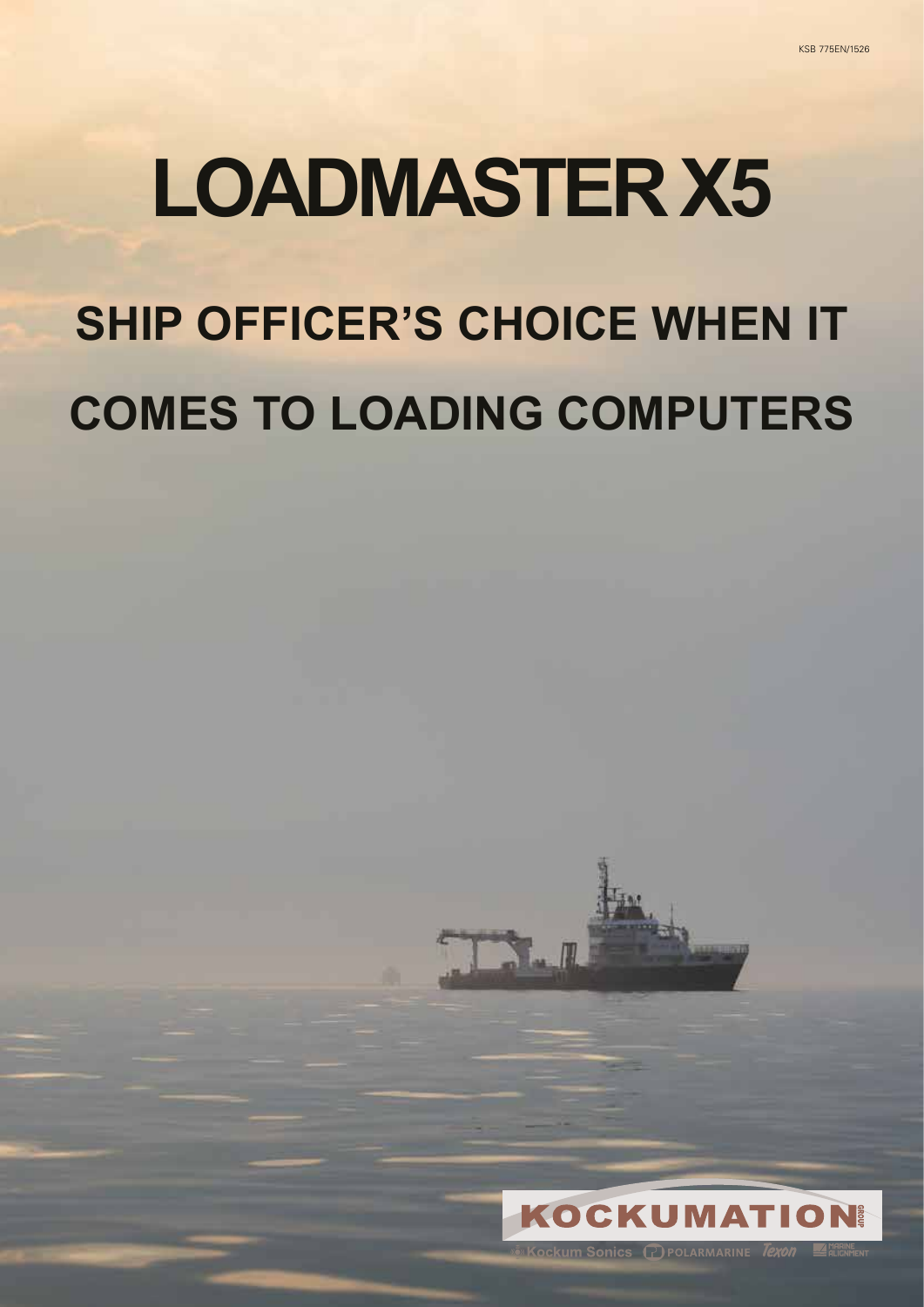#### **Member of Kockumation Group KOCKUM SONICS**

# LOADMASTER® LOADING COMPUTER OF PROVEN QUALITY

For decades now, the software engineers of Kockum Sonics have continuously developed and improved the industry renowned LOADMASTER® loading computer to arrive at the current X5 version. Through this long term commitment to research and development Kockum Sonics boasts a unique knowledge and capability base that has been built upon more than 10,000 deliveries to date. Regular co-operation with naval architects, classification societies and ship's masters ensures that all requirements are met be they theoretical or operational.

Today LOADMASTER® X5 has a user interface that is unparalleled in it's user friendliness. It is designed to be simple enough for inexperienced users to operate yet it still provides a full range of powerful features for experienced users. With the Type Approved LOADMASTER X5 you will be in possession of the most powerful and versatile cargo planning and stability application available.



### LOADMASTER X5 - COMPLIANCE AND CARGO PLANNING ALL IN ONE

Every LOADMASTER® X5 delivered contains at its core a base module that is packed with calculative tools that fulfill the mandatory stress and stability requirements imposed by the maritime authorities. So despite the name 'Base' module any ship owner, yard or technical manager can be assured that with LOADMASTER® X5 they are ensuring compliance and good practice without dedicating critical procurement resources. The base module is also flexible enough to contain additional ship-specific mandatory tools such as in the case of bulk carriers where automatic checks are made against flooded holds as per the rules.

On top of the base module is the cargo planning suite that is tailored to incorporate all of the operational functions particular to that type of vessel. For example the LOADMASTER® Bulk package includes a powerful loading sequence simulation and an auto bulk cargo optimization tool that presents the officer with a number of loading proposals that aim to minimize the GM whilst concurrently complying with all stress and stability parameters and restrictions. In addition to this the bulk package incorporates a break-bulk planning tool enabling cargo to be easily imported en masse from a booking list significantly speeding up and increasing the accuracy of the hold space planning operation complete with port rotation. Thereafter, the complete planning file in the company livery can be exported either in hard or soft copy to ports, technical offices and surveyors as required.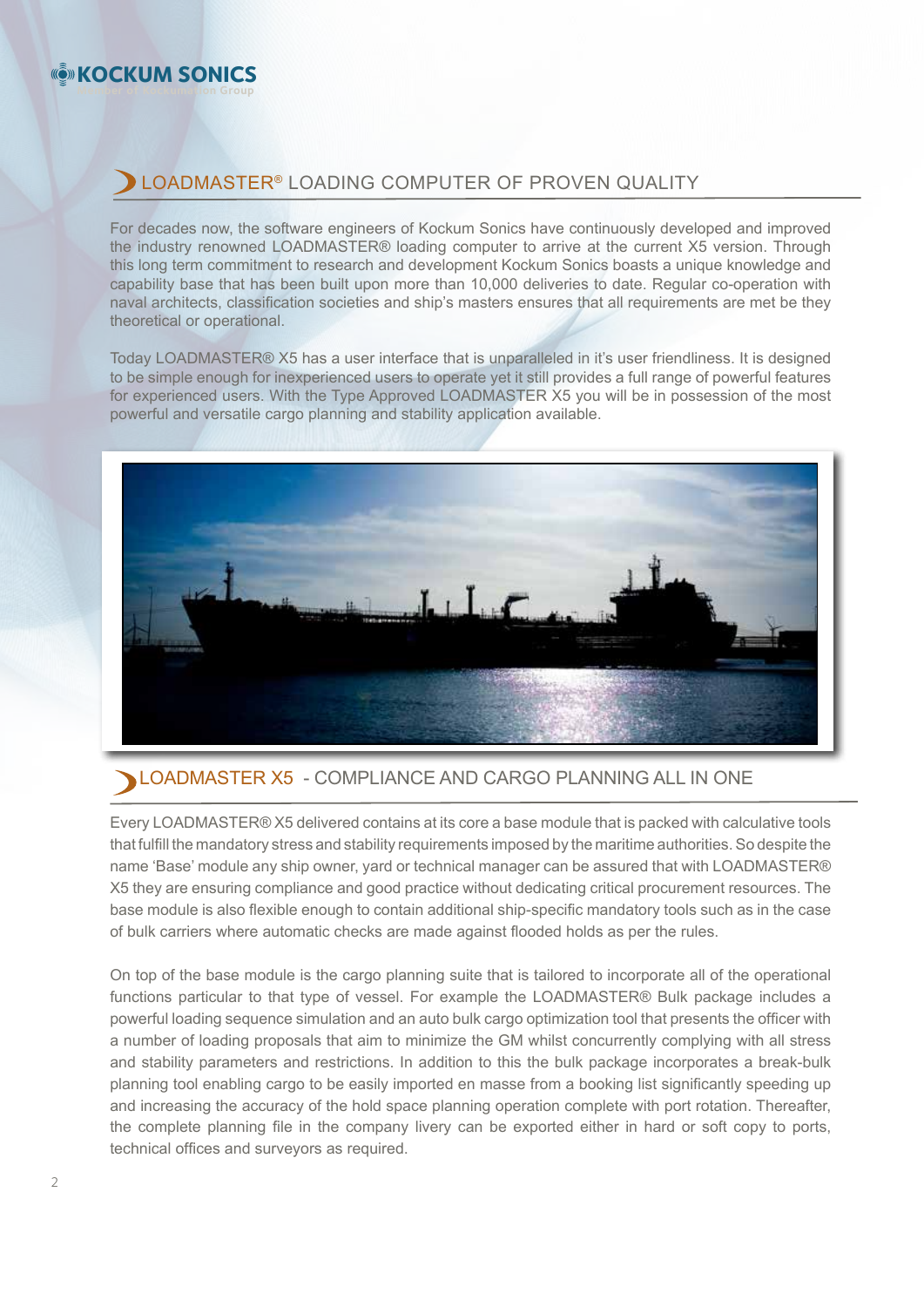### SHIP SPECIFIC PACKAGES - IMPROVES YOUR CARGO HANDLING

**General Cargo package** – the deck plans are mapped into the software complete with obstructed areas allowing easy graphical loading via drag and drop. Cargoes can be loaded on a multi-level basis and can be corrected by clearance and stowage factor restrictions. The planning procedure can be greatly reduced by importing regular cargo load plans and by recalling stored cargo data from the library.



**KOCKUM SONICS** 

**Container package** – reduces planning time by enabling the planner to enter and edit containers individually or by group with all relevant identification details visually available. Time saving features allowing copying, swapping and moving are included as standard and instant alarms are generated if a box is misplaced or a stack's weight is exceeded. Each stack is graphically presented allowing the user to easily define various POD / POL / IMDG data by color coding for simple and quick reference.

**Tanker Package** - The officer can plan the tanker loading or discharging operation in a simple user friendly graphical mode when conditions are more relaxed. The simulation procedure is extremely simple to use whereby tank filling bars are merely drag and dropped until the most optimum and cost effective procedure is arrived at. All events and procedures are managed by the LOADMASTER® X5 to ensure that the vessel remains within all safe stress and stability limits throughout and subsequent work orders and reports are generated for action by the crew and surveyors. Simulation is an extremely valuable tool that reduces terminal turn-around time drastically, paying back its investment literally in a matter of hours.

**Pure Car and Truck Carrier (PCTC)** – With a long cooperation with the biggest actor in this PCTC segment the LOADMASTER® X5 can offer a program that fits the vessels demand as well as shore based organization. Kockum Sonics have a sophisticated interface that can be linked to the planning system used in port. The super cargo simply transfer a file via e-mail to the vessel and the same is read by LOADMASTER® X5. A special side view of the vessel gives instant over view of the loaded weights.

**Livestock Carrier –** LOADMASTER® X5 has the experience of calculating livestock cargo. The program is made for considering loading in individual pens, zones or as entire decks. Special weights such as water in trays, fooder and dung is entered by simple means. External planning tools can be connected for automatic weight inputs.

Numerous programs are approved by AMSA.

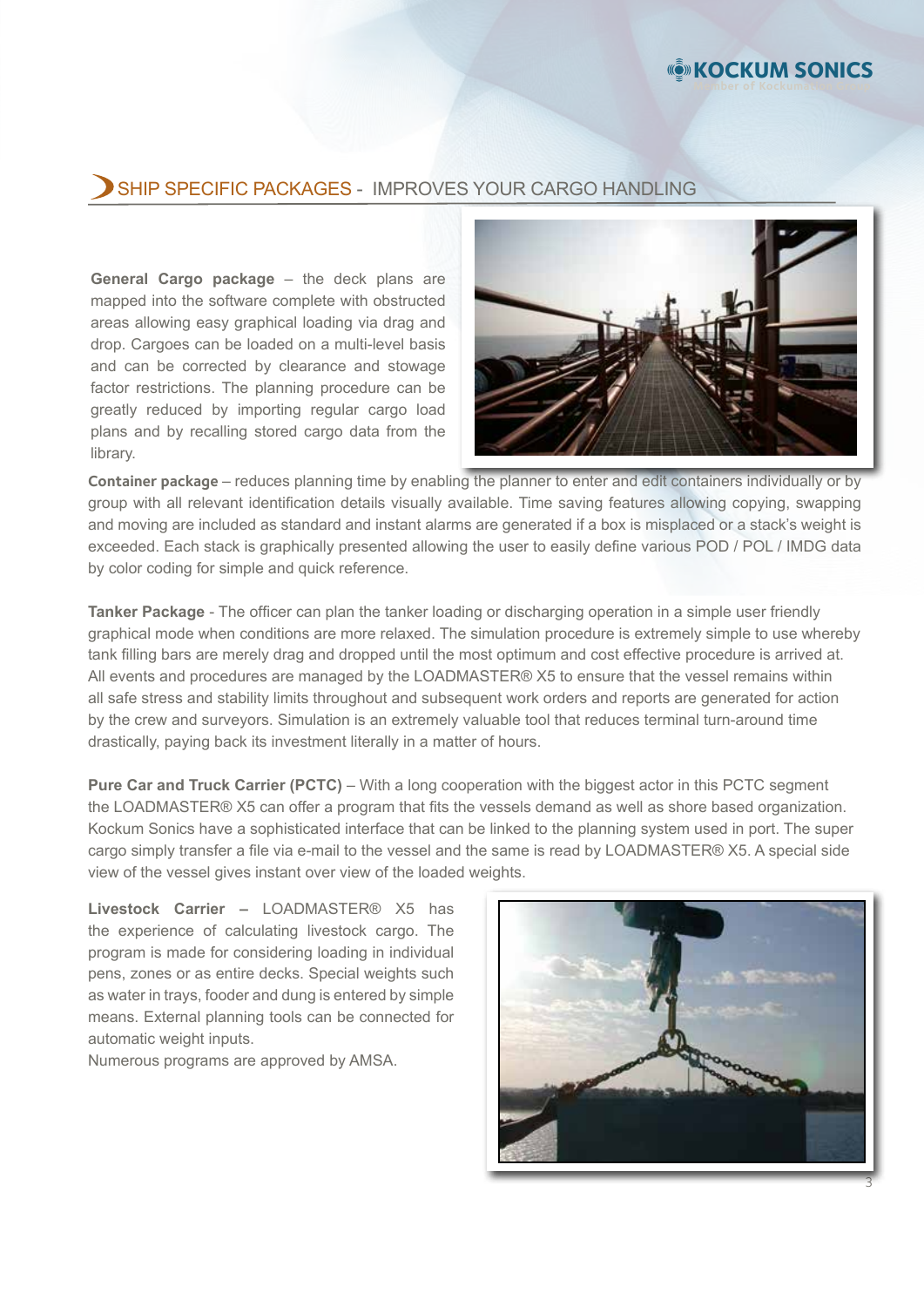

# **LOADMASTER - MODULE BASED**

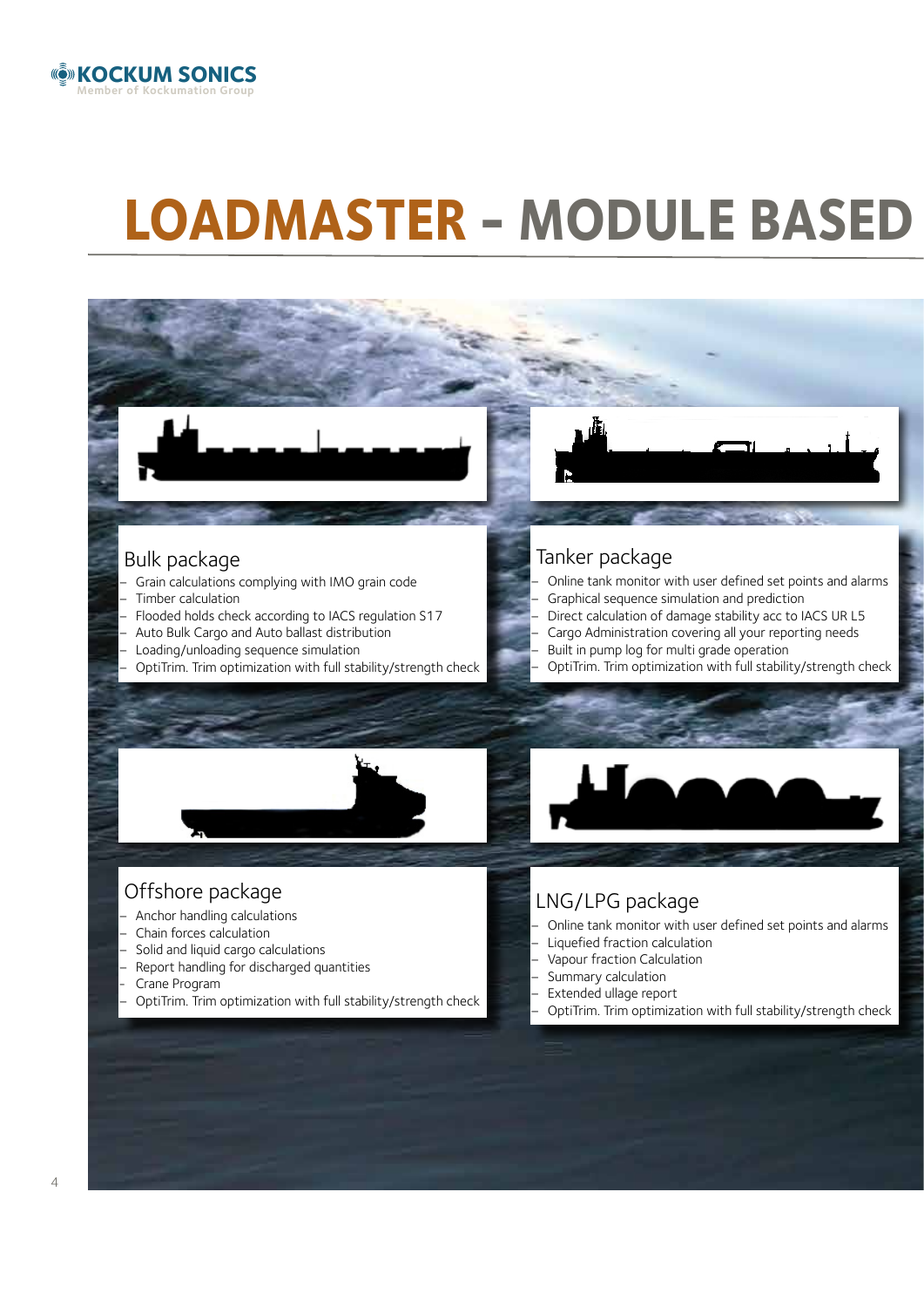

# *SYSTEM FOR ANY KIND OF VESSEL*



**LOADMASTER Easeacon as well.** 

**ALIGNMENT**